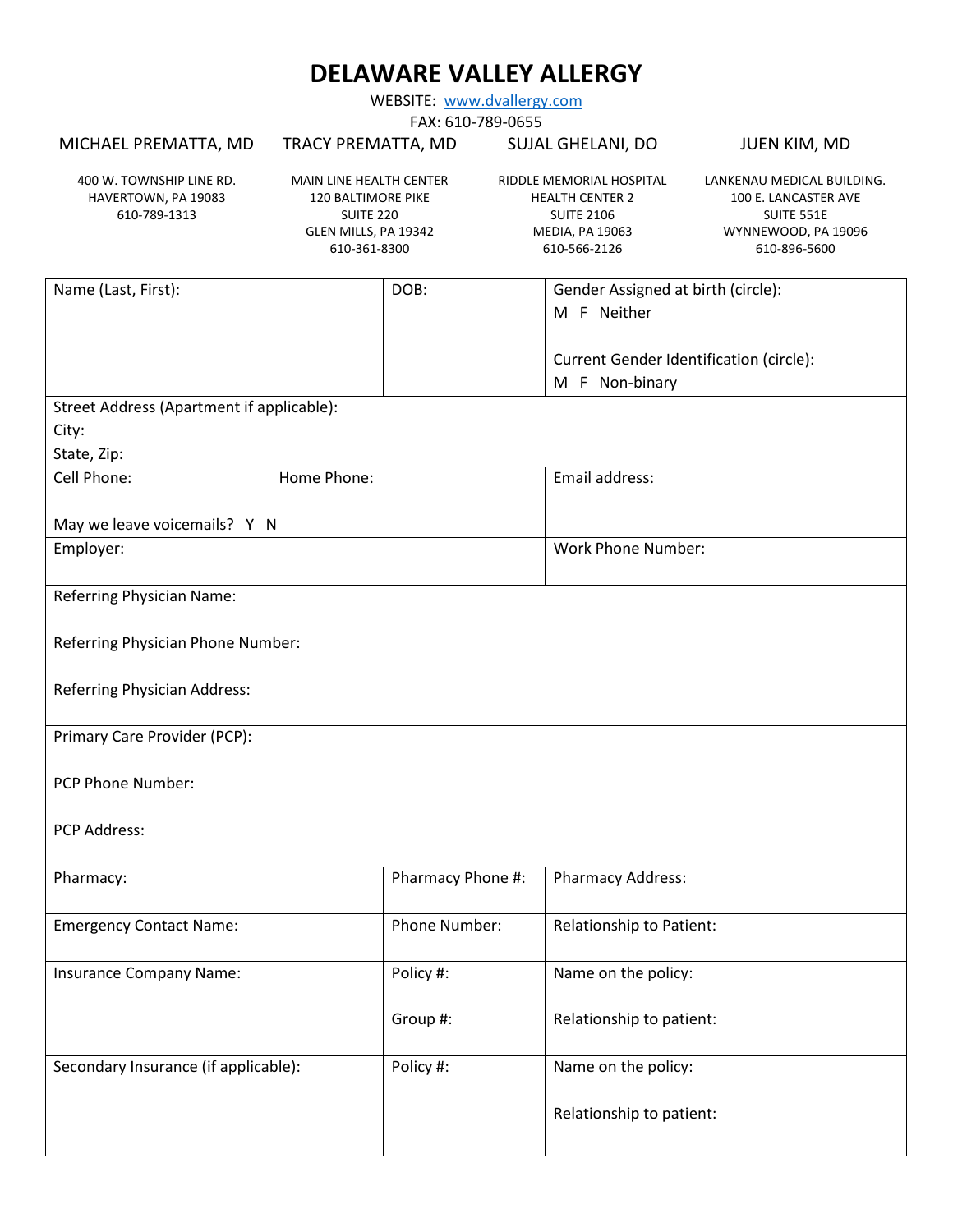WEBSITE: [www.dvallergy.com](http://www.dvallergy.com/)

FAX: 610-789-0655

#### MICHAEL PREMATTA, MD

### TRACY PREMATTA, MD

SUJAL GHELANI, DO

400 W. TOWNSHIP LINE RD. HAVERTOWN, PA 19083 610-789-1313

MAIN LINE HEALTH CENTER 120 BALTIMORE PIKE SUITE 220 GLEN MILLS, PA 19342 610-361-8300

RIDDLE MEMORIAL HOSPITAL HEALTH CENTER 2 SUITE 2106 MEDIA, PA 19063 610-566-2126

 $\overline{\phantom{0}}$ 

LANKENAU MEDICAL BUILDING. 100 E. LANCASTER AVE SUITE 551E WYNNEWOOD, PA 19096 610-896-5600

JUEN KIM, MD

| <b>Patient Name:</b>                            |           | <b>DOB:</b>              |                         |
|-------------------------------------------------|-----------|--------------------------|-------------------------|
| Today's Chief Complaint:                        |           |                          |                         |
|                                                 |           |                          |                         |
|                                                 |           |                          |                         |
| <b>Medical History:</b>                         |           | <b>Surgical History:</b> |                         |
|                                                 |           | Surgery:                 | Date:                   |
|                                                 |           |                          |                         |
|                                                 |           |                          |                         |
|                                                 |           |                          |                         |
|                                                 |           |                          |                         |
|                                                 |           |                          |                         |
| Drug Allergies (Specify Below)                  |           |                          |                         |
| Drug Name:                                      | Reaction: |                          |                         |
|                                                 |           |                          |                         |
|                                                 |           |                          |                         |
|                                                 |           |                          |                         |
|                                                 |           |                          |                         |
|                                                 |           |                          |                         |
| Food Allergy (Specify Below)                    |           |                          |                         |
| Food:                                           | Reaction: |                          |                         |
|                                                 |           |                          |                         |
|                                                 |           |                          |                         |
|                                                 |           |                          |                         |
|                                                 |           |                          |                         |
|                                                 |           |                          |                         |
| <b>Insect Sting Allergy</b>                     |           |                          |                         |
| Name of Insect:                                 | Reaction: |                          | How many times per day? |
|                                                 |           |                          |                         |
|                                                 |           |                          |                         |
| Medication List (continue on back if necessary) |           |                          |                         |
| Name of Medication:                             | Dose:     |                          | How many times per day? |
|                                                 |           |                          |                         |
|                                                 |           |                          |                         |
|                                                 |           |                          |                         |
|                                                 |           |                          |                         |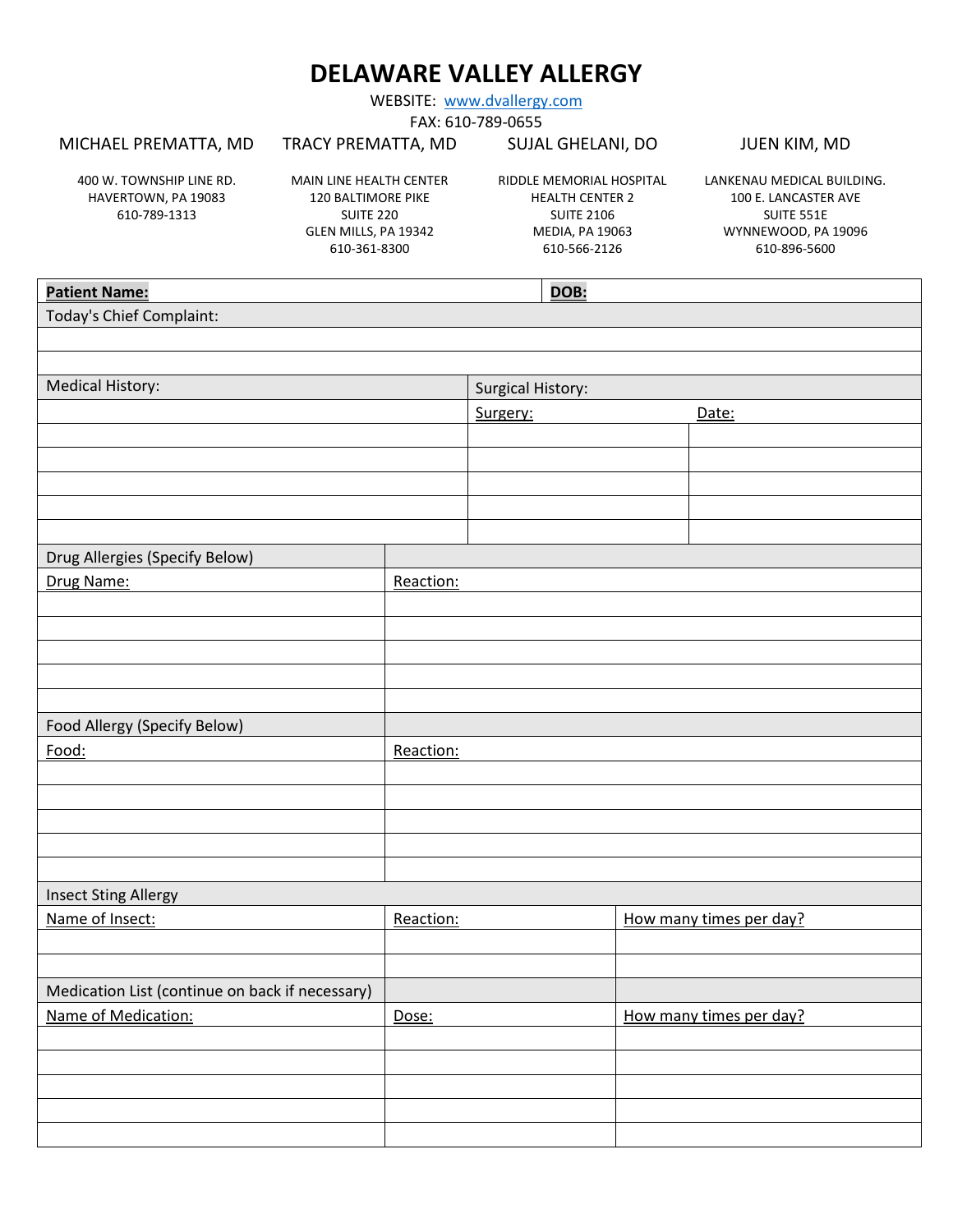WEBSITE: [www.dvallergy.com](http://www.dvallergy.com/)

FAX: 610-789-0655

#### MICHAEL PREMATTA, MD

TRACY PREMATTA, MD

SUJAL GHELANI, DO

400 W. TOWNSHIP LINE RD. HAVERTOWN, PA 19083 610-789-1313

MAIN LINE HEALTH CENTER 120 BALTIMORE PIKE SUITE 220 GLEN MILLS, PA 19342 610-361-8300

RIDDLE MEMORIAL HOSPITAL HEALTH CENTER 2 SUITE 2106 MEDIA, PA 19063 610-566-2126

LANKENAU MEDICAL BUILDING. 100 E. LANCASTER AVE SUITE 551E WYNNEWOOD, PA 19096 610-896-5600

JUEN KIM, MD

| <b>Patient Name:</b>                                                          | DOB:   |        |         |       |
|-------------------------------------------------------------------------------|--------|--------|---------|-------|
| Social History:                                                               |        |        |         |       |
| Which of the following best describes your residence (please circle):         |        |        |         |       |
| Single Family Home / Townhouse / Rowhome / Apartment / Other:                 |        |        |         |       |
|                                                                               |        |        |         |       |
| Type of Flooring: Hardwood / Laminate / Tile / Carpet                         |        |        |         |       |
|                                                                               |        |        |         |       |
| Problems with: Water Damage / Extensive Mold / Rodents / Roaches              |        |        |         |       |
|                                                                               |        |        |         |       |
| Do you have pets at home? Y/N                                                 |        |        |         |       |
|                                                                               |        |        |         |       |
| Please specify number and types of pet(s):                                    |        |        |         |       |
| What is your profession?                                                      |        |        |         |       |
| Are you exposed to caustic or irritating chemicals? Y/N Type:                 |        |        |         |       |
|                                                                               |        |        |         |       |
| Do you smoke? Y / N / Former # of Years Packs Per Day<br><b>Quit Date</b>     |        |        |         |       |
| Are you/have you been exposed to second hand smoke? Y / N # of Years          |        |        |         |       |
| Do you vape? Y /N /Former # of Years Miltr/day<br>Quit Date:                  |        |        |         |       |
|                                                                               |        |        |         |       |
| Do you use marijuana? Y/N/Former How do you use it? Smoke/Ingest              |        |        |         |       |
|                                                                               |        |        |         |       |
|                                                                               |        |        |         |       |
| Do you drink alcoholic beverages: Yes / No Rarely Socially Frequently         |        |        |         |       |
|                                                                               |        |        |         |       |
| Recreational drug use? Y/N<br>Type:<br>Family History (Check All That Apply): |        |        |         | Child |
|                                                                               | Father | Mother | Sibling |       |
| Allergic Rhinitis (Hay Fever)                                                 |        |        |         |       |
| Asthma                                                                        |        |        |         |       |
| Atopic Dermatitis (Eczema)                                                    |        |        |         |       |
| Food Allergy (Specify)                                                        |        |        |         |       |
|                                                                               |        |        |         |       |
| Autoimmune Disease (Specify)                                                  |        |        |         |       |
|                                                                               |        |        |         |       |
| Other (Specify)                                                               |        |        |         |       |
|                                                                               |        |        |         |       |

By signing below, I acknowledge that the information I provided is correct to the best of my ability.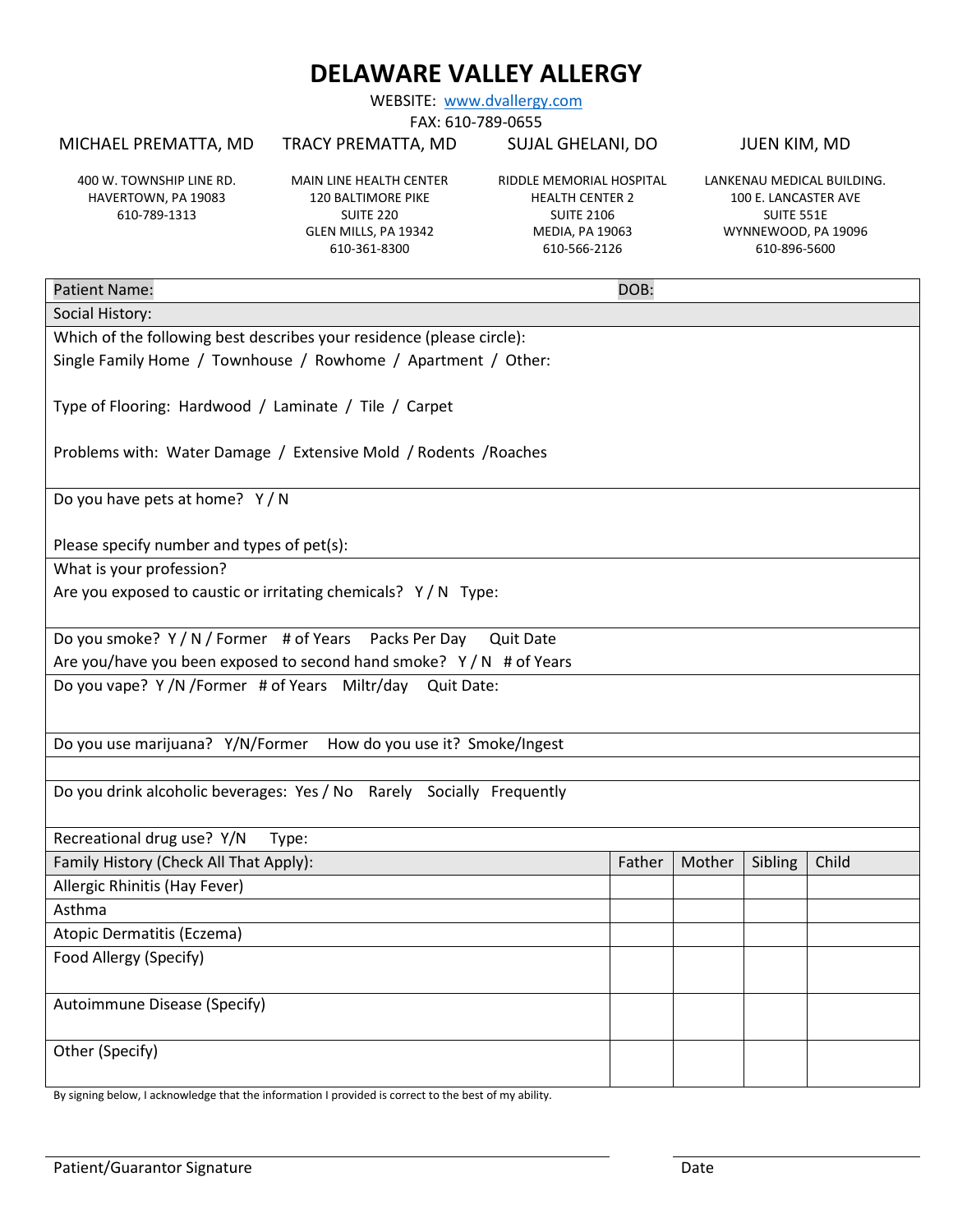WEBSITE: [www.dvallergy.com](http://www.dvallergy.com/) FAX: 610-789-0655

TRACY PREMATTA, MD SUJAL GHELANI, DO

MICHAEL PREMATTA, MD

400 W. TOWNSHIP LINE RD. HAVERTOWN, PA 19083 610-789-1313

MAIN LINE HEALTH CENTER 120 BALTIMORE PIKE SUITE 220 GLEN MILLS, PA 19342 610-361-8300

RIDDLE MEMORIAL HOSPITAL HEALTH CENTER 2 SUITE 2106 MEDIA, PA 19063 610-566-2126

JUEN KIM, MD

LANKENAU MEDICAL BUILDING. 100 E. LANCASTER AVE SUITE 551E WYNNEWOOD, PA 19096 610-896-5600

# Notice of Privacy Practices Patient Acknowledgment

Delaware Valley Allergy is required by law to provide patients with a Notice of Privacy Practices (NPP). In accordance with that law, we are obligated to maintain the privacy and security of your protected health information. You may request a written copy of our full policy at any time. By signing below, you understand the following:

At any time, you may request a copy of your medical records, ask us to correct your medical record, request confidential communications, ask us to limit what we use or share, obtain a list of the individuals or organizations with whom we share your information, choose someone to act on your behalf, and authorize a representative, or file a complaint if you feel your rights are violated.

We will never sell your information, nor use your information for the purposes of marketing or fundraising.

We will only use your information for your medical treatment, to run our practice, to bill for services, to adhere to public safety compliances, and to act in accordance with government/legal agencies as required by law.

\_\_\_\_\_\_\_\_\_\_\_\_\_\_\_\_\_\_\_\_\_\_\_\_\_\_\_\_\_\_\_\_\_\_\_\_\_\_\_\_\_ \_\_\_\_\_\_\_\_\_\_\_\_\_\_\_\_\_\_\_\_\_\_\_\_

Patient Printed Name

Patient/Guardian Signature data by the Date of the Date Date

\_\_\_\_\_\_\_\_\_\_\_\_\_\_\_\_\_\_\_\_\_\_\_\_\_\_\_\_\_\_\_\_\_\_\_\_\_\_\_\_\_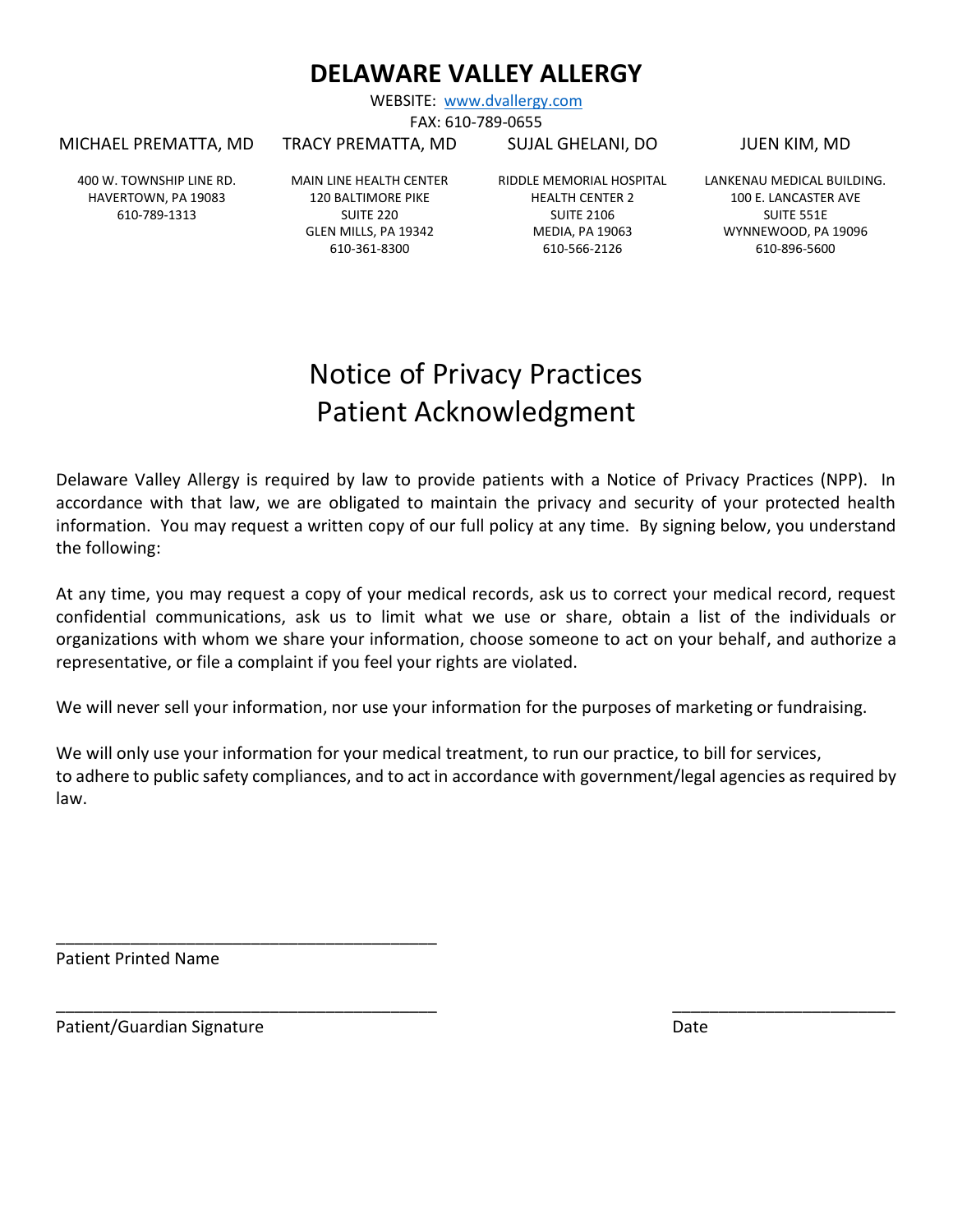WEBSITE: [www.dvallergy.com](http://www.dvallergy.com/) FAX: 610-789-0655

TRACY PREMATTA, MD

MICHAEL PREMATTA, MD

#### SUJAL GHELANI, DO

JUEN KIM, MD

400 W. TOWNSHIP LINE RD. HAVERTOWN, PA 19083 610-789-1313

MAIN LINE HEALTH CENTER 120 BALTIMORE PIKE SUITE 220 GLEN MILLS, PA 19342 610-361-8300

RIDDLE MEMORIAL HOSPITAL HEALTH CENTER 2 SUITE 2106 MEDIA, PA 19063 610-566-2126

LANKENAU MEDICAL BUILDING. 100 E. LANCASTER AVE SUITE 551E WYNNEWOOD, PA 19096 610-896-5600

### **PATIENT FINANCIAL RESPONSIBILITY FORM**

#### ❖ **INDIVIDUAL'S FINANCIAL RESPONSIBILITY**

- $\triangleright$  I understand that I am financially responsible for my health insurance deductible, coinsurance, co-pays and/or non-covered services.
- $\triangleright$  I understand co-payments are due at the time of service.
- ➢ I understand that if my insurance plan requires a referral, it is my responsibility to obtain it prior to my visit.
- $\triangleright$  I understand that in the event that my health plan determines a service to be "not payable," I will be responsible for the complete charge and, agree to pay the costs of all services provided.
- $\triangleright$  I agree to pay the medical services rendered to me at the time of service, if I am uninsured.
- $\triangleright$  I understand that it is my responsibility to provide the office with up to date and accurate insurance and personal contact information. Additionally, it is my responsibility to notify the office if this information changes.
- $\triangleright$  If I fail to provide or update the office with accurate insurance or personal contact information, and this results in rejection of a claim, I will be responsible for payment of my bill in its entirety.

### ❖ **INSURANCE AUTHORIZATION FOR ASSIGNMENTS OF BENEFITS**

 $\triangleright$  I hereby authorize and direct payment of my medical benefits to Delaware Valley Allergy (Thomas E. Klein MD, PC) on my behalf for any services furnished to me by the providers.

## ❖ **AUTHORIZATION TO RELEASE RECORDS**

 $\triangleright$  I hereby authorize Delaware Valley Allergy (Thomas E. Klein MD, PC) to release to my insurer, governmental agencies, or any other entity financially responsible for my medical care, all information, needed to substantiate payment for all medical services provided to me, including: diagnosis, examination, and treatment records.

## ❖ **MEDICARE REQUEST FOR PAYMENT**

 $\triangleright$  I request payment of authorized Medicare benefits to me or on my behalf for any services furnished to me by Delaware Valley Allergy (Thomas E. Klein MD, PC). I authorize any holder of medical or other information about me to release to Medicare and its agents any information needed to determine these benefits or benefits for related services.

\_\_\_\_\_\_\_\_\_\_\_\_\_\_\_\_\_\_\_\_\_\_\_\_\_\_\_\_\_\_\_\_\_\_\_\_\_\_\_\_\_\_\_\_\_\_\_\_\_\_\_\_\_\_\_\_\_ \_\_\_\_\_\_\_\_\_\_\_\_\_\_\_\_

\_\_\_\_\_\_\_\_\_\_\_\_\_\_\_\_\_\_\_\_\_\_\_\_\_\_\_\_\_\_\_\_\_\_\_\_\_\_\_\_\_\_\_\_\_\_\_\_\_\_\_\_\_\_\_\_\_\_ \_\_\_\_\_\_\_\_\_\_\_\_\_\_\_\_

Signature of Patient, Authorized Representative or Responsible Party Date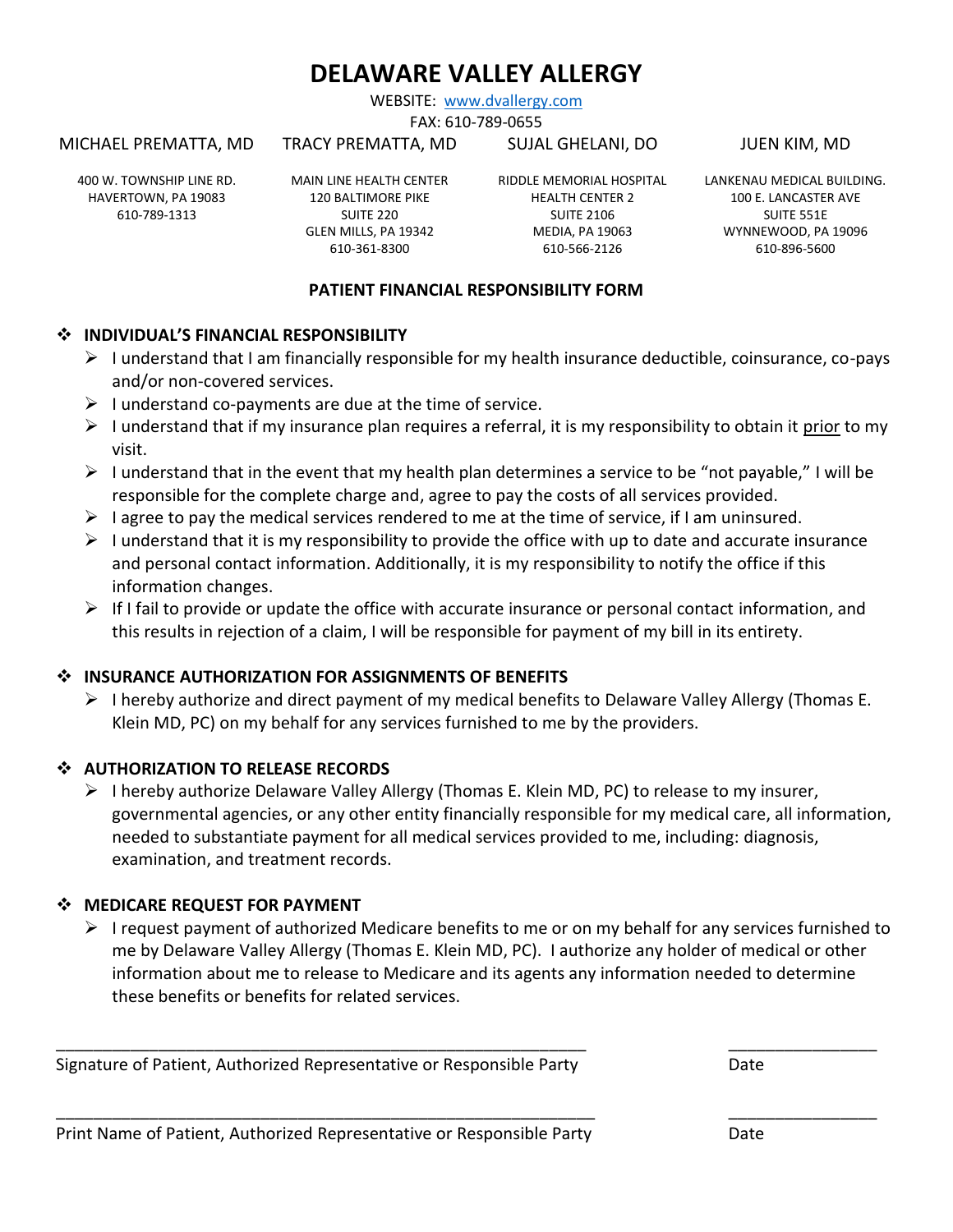Dear Patients.

During this unprecedented time, we are taking every precaution we can to keep you and our staff safe and healthy. As part of this initiative, we are asking that patients who may be at higher risk of COVID-19 infection request telemedicine visits rather than in person.

Please review and sign the following prior to your in-office visit.

I CONFIRM the following:

 $\Box$  I DO NOT HAVE A PENDING COVID-19 TEST

 $\Box$  I do not currently have any of the following symptoms which could be representative of COVID-19

-OR- that a physician in the practice has already reviewed my symptoms and requested an in-person consultation:

· Fever

- Dry Cough
- · Shortness of Breath
- Loss of Smell or Taste
- · Diarrhea
- · Sore Throat

 $\Box$  I confirm that I have not traveled to any of the countries or regions with widespread ongoing transmission (Level 3 Travel Health Notice) in the past 14 days.

 $\Box$  I confirm, to the best of my knowledge, that I have not had close contact with an individual diagnosed with COVID-19 in the past 14 days.

Patient Name: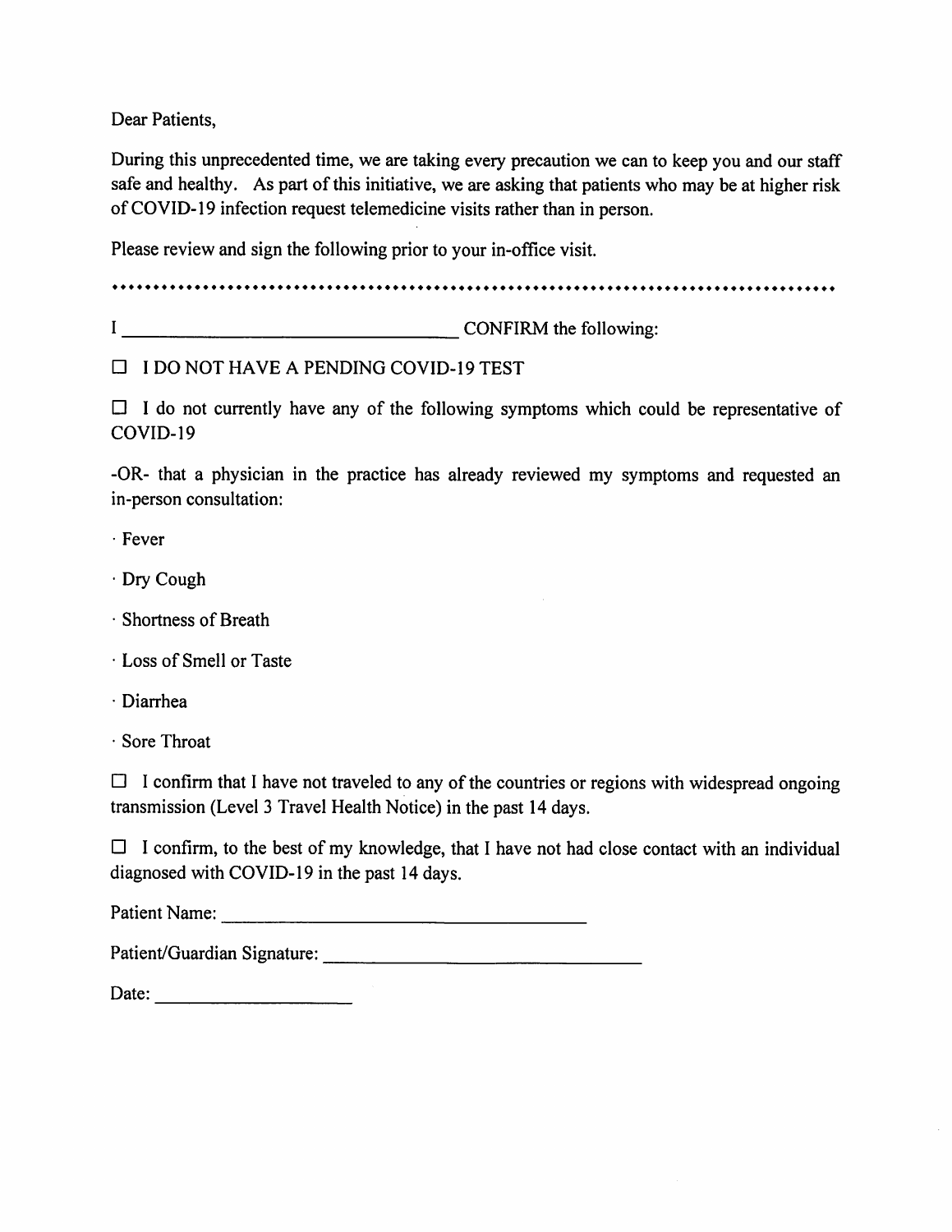WEBSITE: [www.dvallergy.com](http://www.dvallergy.com/) FAX: 610-789-0655

MICHAEL PREMATTA, MD

TRACY PREMATTA, MD

SUJAL GHELANI, DO

JUEN KIM, MD

400 W. TOWNSHIP LINE RD. HAVERTOWN, PA 19083 610-789-1313

MAIN LINE HEALTH CENTER 120 BALTIMORE PIKE SUITE 220 GLEN MILLS, PA 19342 610-361-8300

RIDDLE MEMORIAL HOSPITAL HEALTH CENTER 2 SUITE 2106 MEDIA, PA 19063 610-566-2126

LANKENAU MEDICAL BUILDING. 100 E. LANCASTER AVE SUITE 551E WYNNEWOOD, PA 19096 610-896-5600

# Medical Records Release Form

I hereby request a copy of my medical records from Delaware Valley Allergy to be sent to the medical provider listed below.

Please provide the name and scope of requested medical information (i.e. all medical records, billing information, specific date of treatment) below:

\_\_\_\_\_\_\_\_\_\_\_\_\_\_\_\_\_\_\_\_\_\_\_\_\_\_\_\_\_\_\_\_\_\_\_\_\_\_\_\_\_\_\_\_\_\_\_\_\_\_\_\_\_\_\_\_\_\_\_\_\_\_\_\_\_\_\_\_\_\_\_\_\_\_\_\_\_\_\_\_\_\_\_\_\_\_\_\_\_\_

\_\_\_\_\_\_\_\_\_\_\_\_\_\_\_\_\_\_\_\_\_\_\_\_\_\_\_\_\_\_\_\_\_\_\_\_\_\_\_\_\_\_\_\_\_\_\_\_\_\_\_\_\_\_\_\_\_\_\_\_\_\_\_\_\_\_\_\_\_\_\_\_\_\_\_\_\_\_\_\_\_\_\_\_\_\_\_\_\_\_

\_\_\_\_\_\_\_\_\_\_\_\_\_\_\_\_\_\_\_\_\_\_\_\_\_\_\_\_\_\_\_\_\_\_\_\_\_\_\_\_\_\_\_\_\_\_\_\_\_\_\_\_\_\_\_\_\_\_\_\_\_\_\_\_\_\_\_\_\_\_\_\_\_\_\_\_\_\_\_\_\_\_\_\_\_\_\_\_\_\_

*I hereby authorize Delaware Valley Allergy to release a copy of my medical records and/or completed medical form to the medical professionals below:*

\_\_\_\_\_\_\_\_\_\_\_\_\_\_\_\_\_\_\_\_\_\_\_\_\_\_\_\_\_\_\_\_\_\_\_\_\_\_\_\_\_ \_\_\_\_\_\_\_\_\_\_\_\_\_\_\_\_\_\_\_\_\_\_\_\_

Practice/Physician Name:

\_\_\_\_\_\_\_\_\_\_\_\_\_\_\_\_\_\_\_\_\_\_\_\_\_\_\_\_\_\_\_\_\_\_\_\_\_\_\_\_\_

Address: \_\_\_\_\_\_\_\_\_\_\_\_\_\_\_\_\_\_\_\_\_\_\_\_\_\_\_\_\_\_\_\_\_

Phone Number:

Fax: \_\_\_\_\_\_\_\_\_\_\_\_\_\_\_\_\_\_\_\_\_\_\_\_\_\_\_\_\_\_\_\_\_

Patient's Name

Patient/Guardian Signature Date Date Date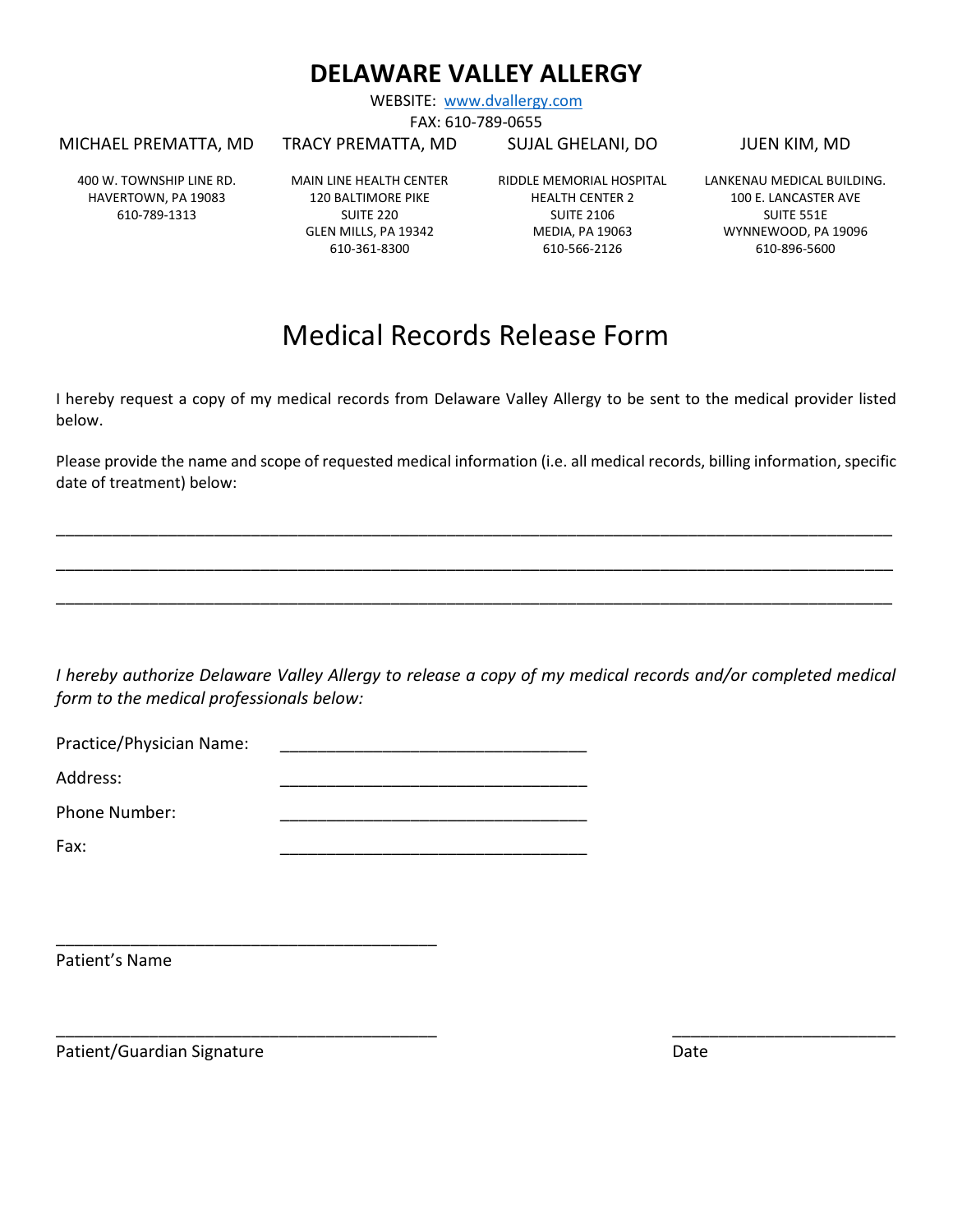WEBSITE: [www.dvallergy.com](http://www.dvallergy.com/)

FAX: 610-789-0655

MICHAEL PREMATTA, MD

#### TRACY PREMATTA, MD

#### SUJAL GHELANI, DO

JUEN KIM, MD

400 W. TOWNSHIP LINE RD. HAVERTOWN, PA 19083 610-789-1313

MAIN LINE HEALTH CENTER 120 BALTIMORE PIKE SUITE 220 GLEN MILLS, PA 19342 610-361-8300

RIDDLE MEMORIAL HOSPITAL HEALTH CENTER 2 SUITE 2106 MEDIA, PA 19063 610-566-2126

LANKENAU MEDICAL BUILDING. 100 E. LANCASTER AVE SUITE 551E WYNNEWOOD, PA 19096 610-896-5600

## PHI Release Authorization Form

At my request, I hereby authorize Delaware Valley Allergy (Thomas E. Klein MD PC) to release my personal health information (PHI) to only those described below: *(check all that apply, identify person by first and last name)*

Information to be released (please circle):

|                                 |  | All PHI, Doctor's Notes, Lab/Testing Results, CT Scan, X-Ray, MRI, Other Imaging Results (Specify) |
|---------------------------------|--|----------------------------------------------------------------------------------------------------|
| Procedure Information & Results |  |                                                                                                    |

*I understand that the Health Insurance Portability and Accountability Act of 1996, and its implementing regulations (collectively, "HIPAA") govern the terms of this Authorization. I understand that I have the right to revoke this Authorization, at any time prior to the Practice's compliance with the request set forth herein, provided that the revocation is in writing. I further understand that additional information relating to the exceptions to the right to revoke and a description of how I may revoke this Authorization is set forth in the Practice's Notice of Privacy Practices. I understand that any revocation must include my name, address, telephone number, the date of this Authorization and my signature and that I should send it to:* **Delaware Valley Allergy**

## **Attention: HIPAA Compliance Officer**

**400 W. Township Line Rd.**

#### **Havertown, PA 19083**

*I understand that I am not required to sign this Authorization and that my Treatment cannot be conditioned upon my execution of this Authorization.*

*I understand that the information Used or Disclosed pursuant to this Authorization may be subject to re-disclosure by the recipient and, in that case, will no longer be protected by HIPAA.*

*This Authorization expires within one (1) year, or earlier upon my request. I hereby acknowledge receipt a copy of this Authorization.*

\_\_\_\_\_\_\_\_\_\_\_\_\_\_\_\_\_\_\_\_\_\_\_\_\_\_\_\_\_\_\_\_\_\_\_\_ \_\_\_\_\_\_\_\_\_\_\_\_\_\_\_\_\_\_\_\_\_\_\_\_\_\_\_\_\_\_\_\_\_\_\_\_\_

\_\_\_\_\_\_\_\_\_\_\_\_\_\_\_\_\_\_\_\_\_\_\_\_\_\_\_\_\_\_\_\_\_\_\_\_ \_\_\_\_\_\_\_\_\_\_\_\_\_\_\_\_\_\_\_\_\_\_\_\_\_\_\_\_\_\_\_\_\_\_\_\_\_\_

Printed name of Patient **Printed name of Guarantor (If applicable)** Printed name of Guarantor (If applicable)

Signature of Patient or Guarantor Date Date